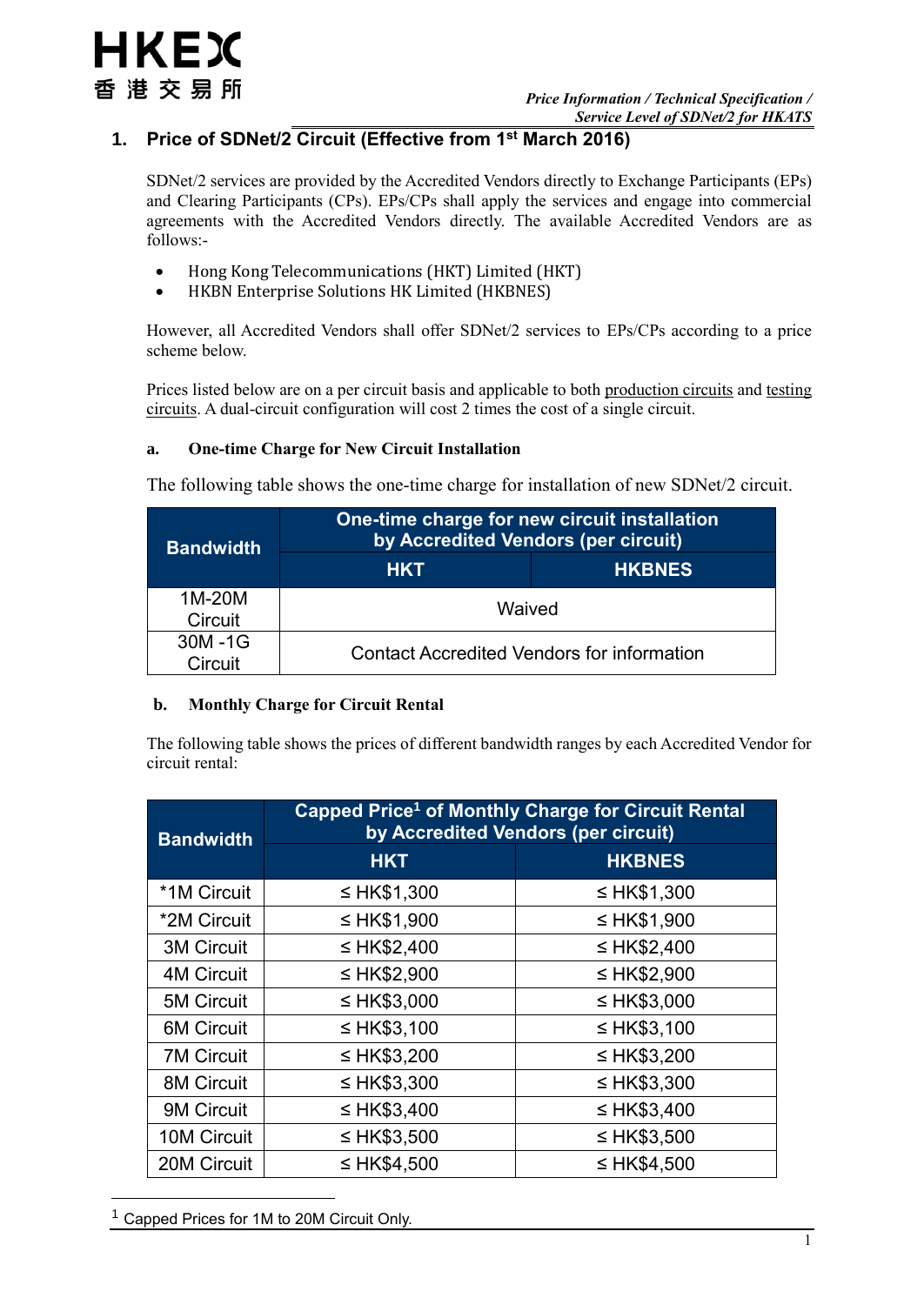

| 30M to 1G<br>Circuit | Contact Accredited Vendors for information <sup>2</sup> |
|----------------------|---------------------------------------------------------|
|----------------------|---------------------------------------------------------|

### **c. Monthly Charge for Network Switch Rental**

The following table shows the capped prices by each Accredited Vendor for network switch rental:

| <b>Service</b>        | <b>Capped Price of Monthly Charge for Network Switch</b><br>by Accredited Vendors (per network switch) |                |  |
|-----------------------|--------------------------------------------------------------------------------------------------------|----------------|--|
|                       | <b>HKT</b>                                                                                             | <b>HKBNES</b>  |  |
| <b>Network Switch</b> | $\leq$ HK\$200                                                                                         | $\leq$ HK\$200 |  |

### **d. One-time Charge for Circuit Bandwidth Upgrade / Downgrade / Reconfiguration / Relocation / Standby Service**

The following table shows the charges by each Accredited Vendor for circuit bandwidth upgrade / downgrade / reconfiguration / internal relocation / external relocation / standby service:

| <b>Service</b>                                                                                                                                                                                                                                                 | Capped Price <sup>3</sup> of One-time Charge (1-20M Circuit) <sup>4</sup><br>by Accredited Vendors (per circuit)  |                                                                                                                                                                                        |  |
|----------------------------------------------------------------------------------------------------------------------------------------------------------------------------------------------------------------------------------------------------------------|-------------------------------------------------------------------------------------------------------------------|----------------------------------------------------------------------------------------------------------------------------------------------------------------------------------------|--|
|                                                                                                                                                                                                                                                                | <b>HKT</b>                                                                                                        | <b>HKBNES</b>                                                                                                                                                                          |  |
| Circuit Bandwidth<br>Upgrade /Downgrade<br>Charge                                                                                                                                                                                                              | HK\$1,500                                                                                                         | HK\$1,500                                                                                                                                                                              |  |
| Reconfiguration                                                                                                                                                                                                                                                | HK\$1,500                                                                                                         | HK\$1,500                                                                                                                                                                              |  |
| Internal Relocation <sup>5</sup>                                                                                                                                                                                                                               | HK\$1,500<br>HK\$1,500                                                                                            |                                                                                                                                                                                        |  |
| External Relocation<br>(different building)                                                                                                                                                                                                                    | HK\$5,000                                                                                                         | HK\$5,000                                                                                                                                                                              |  |
| Standby-service<br>Charge (minimum two<br>hours)<br>Office hours<br>i.<br>Monday - Friday<br>$\overline{\phantom{a}}$<br>09:00am - 09:00pm<br>Saturday 09:00am<br>$\qquad \qquad \blacksquare$<br>to 01:00pm<br>Non office hours<br>ii.<br>and Public Holidays | HK\$2,000 per hour<br>$\sim$<br>(minimum 2 hours)<br>HK\$2,000 for subsequent<br>$\overline{\phantom{a}}$<br>hour | Office hours: HK\$1,800 per<br>$\overline{\phantom{a}}$<br>hour (minimum 2 hours)<br>Non office hours and Public<br>$\blacksquare$<br>Holiday: HK\$3,000 per hour<br>(minimum 2 hours) |  |

<u>.</u>

<sup>5</sup> Relocation of circuit within the same building

<sup>&</sup>lt;sup>2</sup> EPs are advised to contact respective Accredited Vendors for prices of 30M and above circuits.

<sup>3</sup> Capped Prices for 1M to 20M Circuit Only.

<sup>4</sup> EPs are advised to contact respective Accredited Vendors for prices of 30M and above circuits.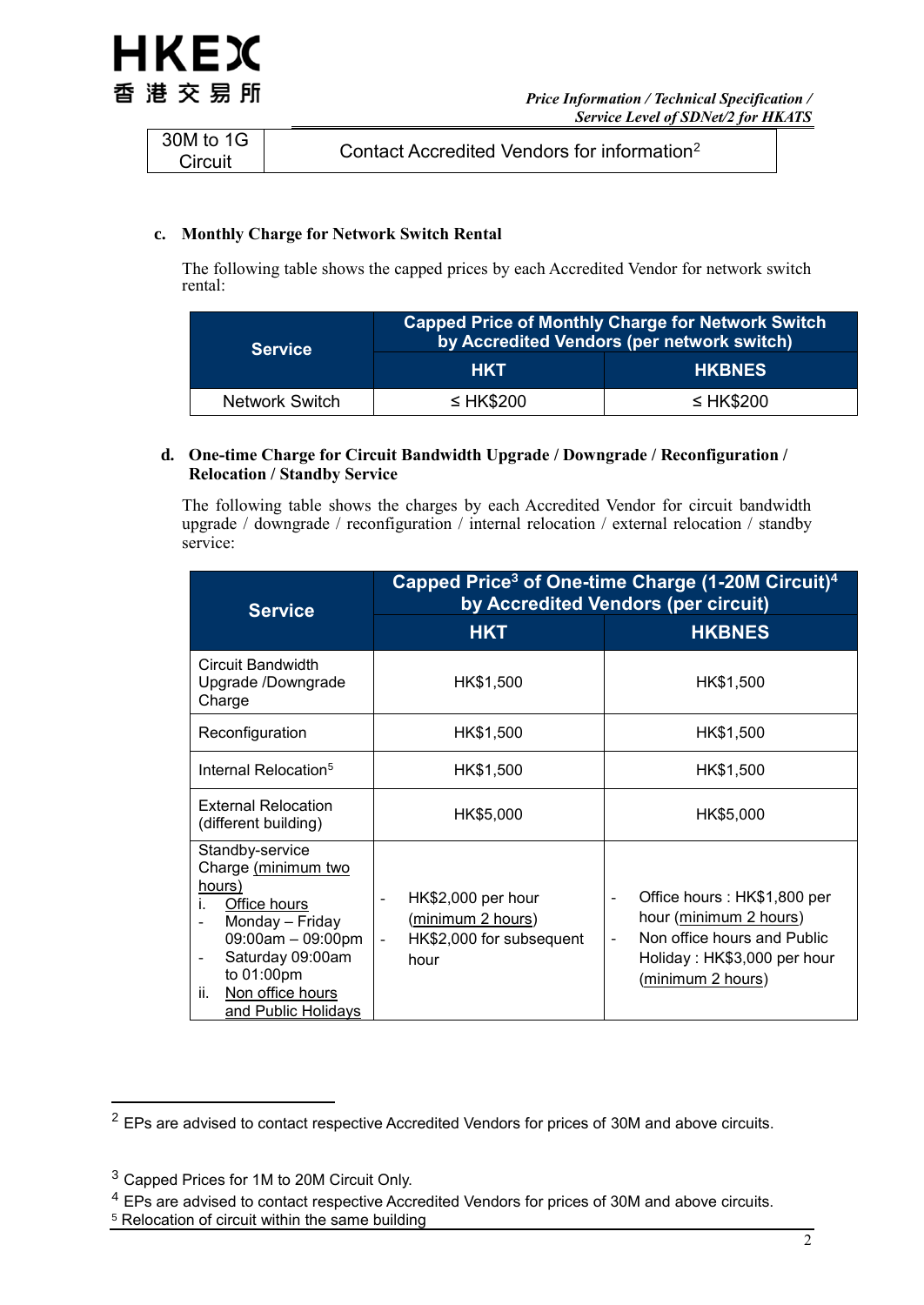### **e. Minimum Subscription Period and Termination Notice**

For all SDNet/2 circuits, a minimum subscription period and advance termination notice are applicable.

| Minimum Subscription Period       |  | 3 months |  |
|-----------------------------------|--|----------|--|
| <b>Advance Termination Notice</b> |  | 1 month  |  |

EPs should aware the terms and conditions for circuit subscription may vary among Accredited Vendors. For details, please contact the Accredited Vendors.

*Note: All prices provided are capped prices for reference only. EPs/CPs are advised to contact the respective Accredited Vendors for more information on actual prices, subscription terms and conditions.*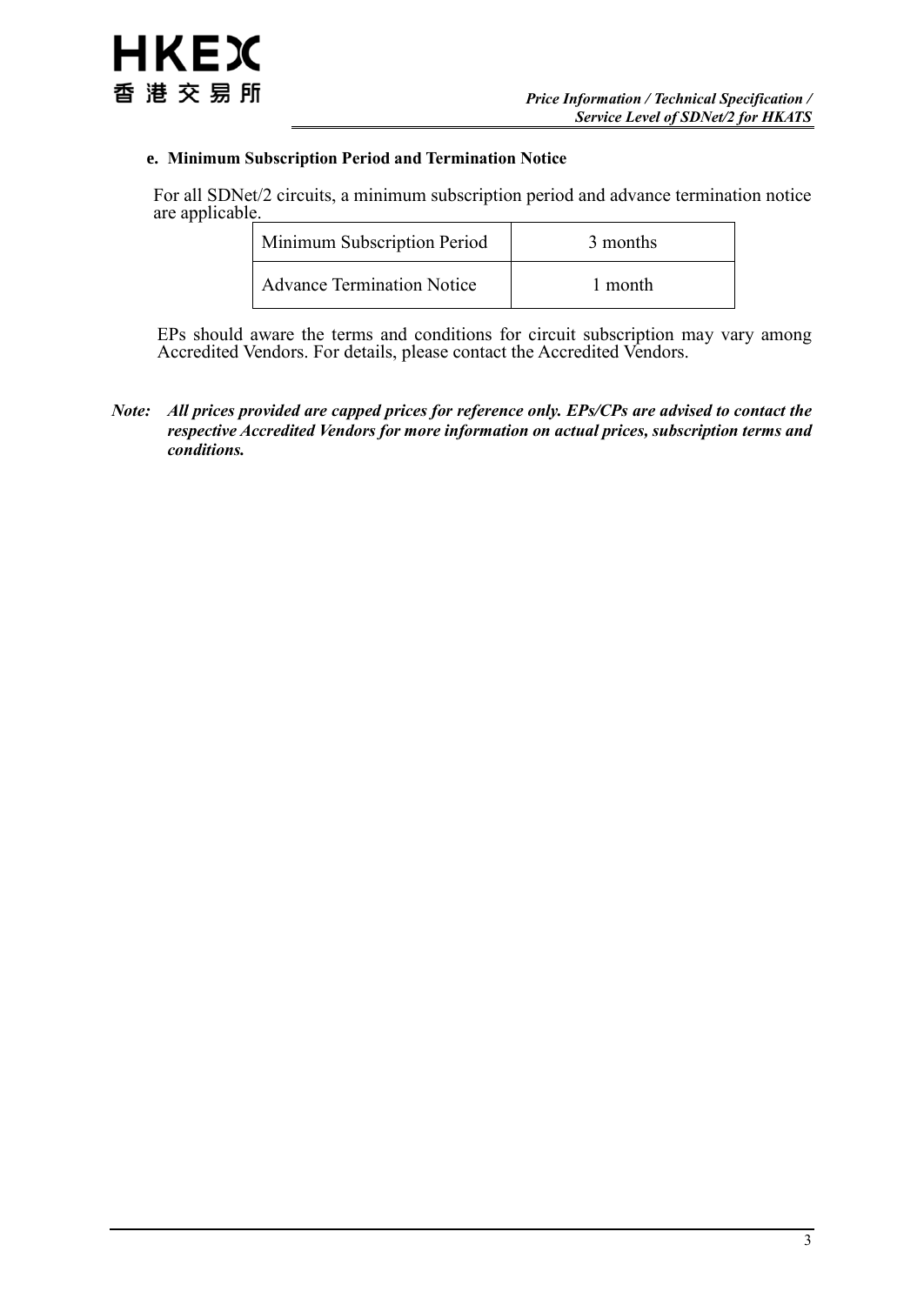## **2. Technical Specifications of SDNet/2**

SDNet/2 services provided by all Accredited Vendors will meet the technical specifications set out by HKEX. The following paragraphs highlight the key technical specifications of SDNet/2.

### **a. Round-trip End-to-End Network Latency**

The average end-to-end round trip latency of the circuits provided by the Accredited Vendors will be less than or equal to 1.5 milliseconds<sup>6</sup> from the following districts in Hong Kong SAR to HKEX's Data Centres.

| <b>Region</b>           | <b>District</b>     |
|-------------------------|---------------------|
|                         | Central and Western |
|                         | Wan Chai            |
| <b>Hong Kong Island</b> | Eastern             |
|                         | Southern            |
|                         | Yau Tsim Mong       |
|                         | Sham Shui Po        |
| Kowloon                 | Kowloon City        |
|                         | Wong Tai Sin        |
|                         | Kwun Tong           |
|                         | Kwai Tsing          |
|                         | Tsuen Wan           |
| <b>New Territories</b>  | Tai Po              |
|                         | Sha Tin             |
|                         | Sai Kung            |

### **b. Network Availability and Resiliency**

All Accredited Vendors will provide a highly available and resilient network infrastructure under SDNet/2 services and conform to the following availability and resiliency specifications.

| <b>Resiliency Design</b>                             | <b>Specification</b>                                                                                                                |  |
|------------------------------------------------------|-------------------------------------------------------------------------------------------------------------------------------------|--|
| Overall Network Availability                         | Not less than $99.999\%$                                                                                                            |  |
| Core Network Equipment<br>Diversity                  | Multiple sets of core equipment such that a major<br>network incident will minimize the impact to EP/CP<br>Circuits.                |  |
| <b>Core Network Centre</b><br>Geographical Diversity | Hong Kong Island: 2 Network Centres<br>Kowloon: 2 Network Centres                                                                   |  |
| Circuit Diversity                                    | Dual Circuits of EP/CP will go through different<br>network centres and access exchanges of the Vendor<br>via separate fibre paths. |  |
| Network Resiliency                                   | There is no single point of failure inside the<br>Accredited Vendor's network centres and access<br>exchanges.                      |  |
| Circuit Failover Time                                | $\leq$ 2 seconds                                                                                                                    |  |

<sup>1</sup> <sup>6</sup> The end-to-end latency is measured from the Accredited Vendor's access point in HKEX data centre to the EP/CP office.